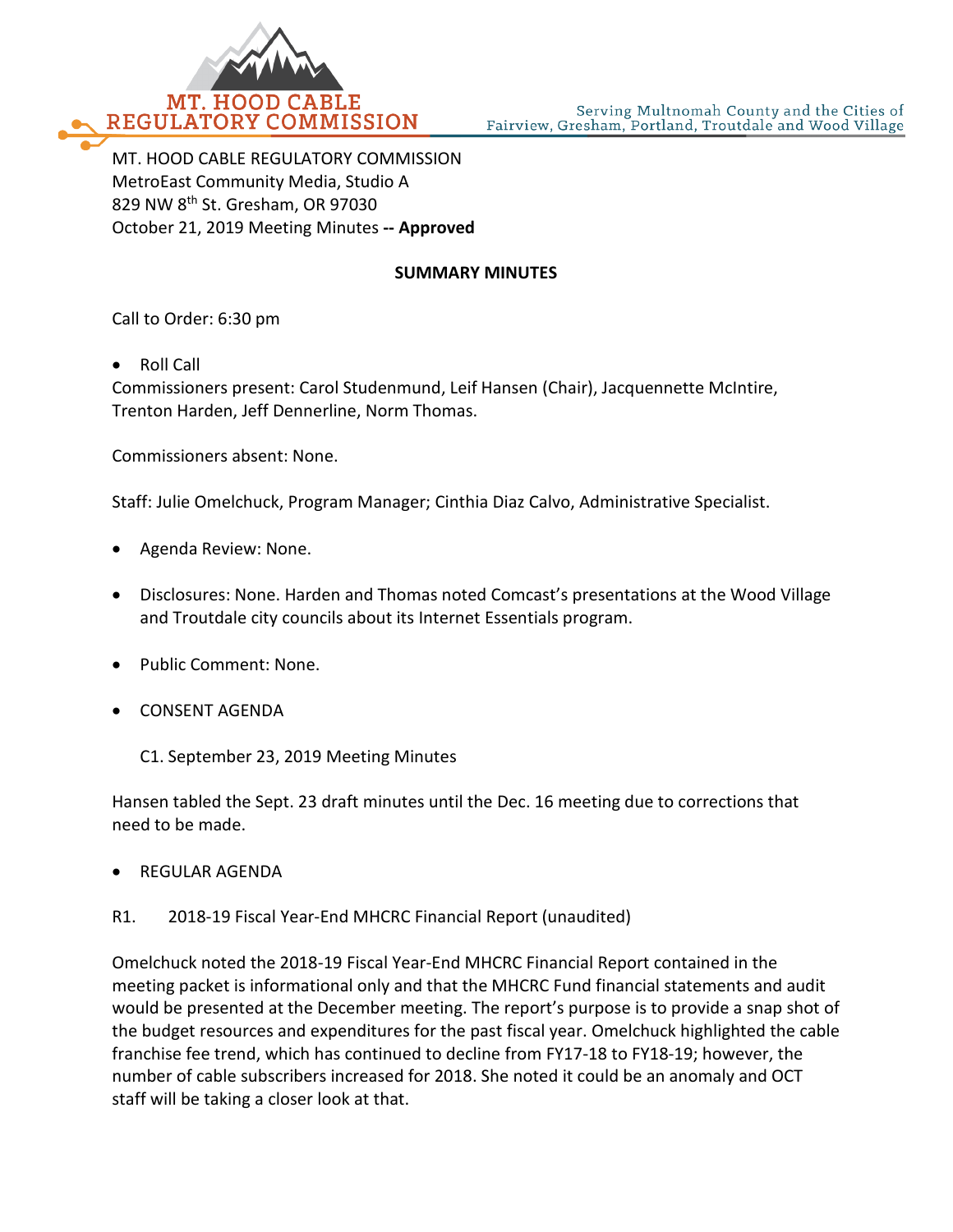Omelchuck said the MHCRC did not approve community technology or TechSmart grants during the fiscal year, which is reflected in the report. She noted that that actual expenditures in the MHCRC administrative budget were less than budgeted. The remaining balance from the Jurisdictions' allocation would be included in the FY20-21 budget. The remaining balance in the compliance program budget will be carried over for that program.

In response to a question from McIntire, Omelchuck said that contingency funds are not reflected in actual expenditures, as the budgeted amounts move from contingency to a line item when the MHCRC approves an expenditure from contingency.

### R2. Open Signal – Ascertainment Multimedia Assets Grant Agreement

Omelchuck handed out a replacement for page 2, which included a couple changes to the draft grant agreement contained in the meeting packet. The grant agreement is to engage Open Signal to produce video and multimedia assets related to the community needs ascertainment. Having visual aids, such as pictures and videos, will assist the MHCRC and staff in presenting ascertainment findings. The MHCRC budget also includes \$10,000 to update the ascertainment branding and outreach materials.

Hansen agreed that photos and video will assist in effectively sharing the ascertainment information.

**MOTION**: Thomas moved to approve a not-to-exceed \$20,000 grant agreement with Open Signal to accomplish the following outcomes associated with the community technology needs ascertainment: Produce a short video and a portfolio of photographs to assist staff in translating Your Voice – Our Communications Technology 2.0 findings into a visually appealing, understandable, and accessible multi-media presentation to share ascertainment results with the community. Studenmund seconded. **VOTE**: 6-0

## R3. Community Technology Grant: Northwest Alliance for Alternative Media & Education

Omelchuck said that this is last remaining application from the 2019 funding cycle. She noted there are no significant changes from the pre-application, although staff worked with the organization to more clearly define evaluation methods. The budget between the initial and final request increased slightly.

In response to a question from Thomas, Omelchuck said the organization plans to produce music videos under its Keys and Beats program.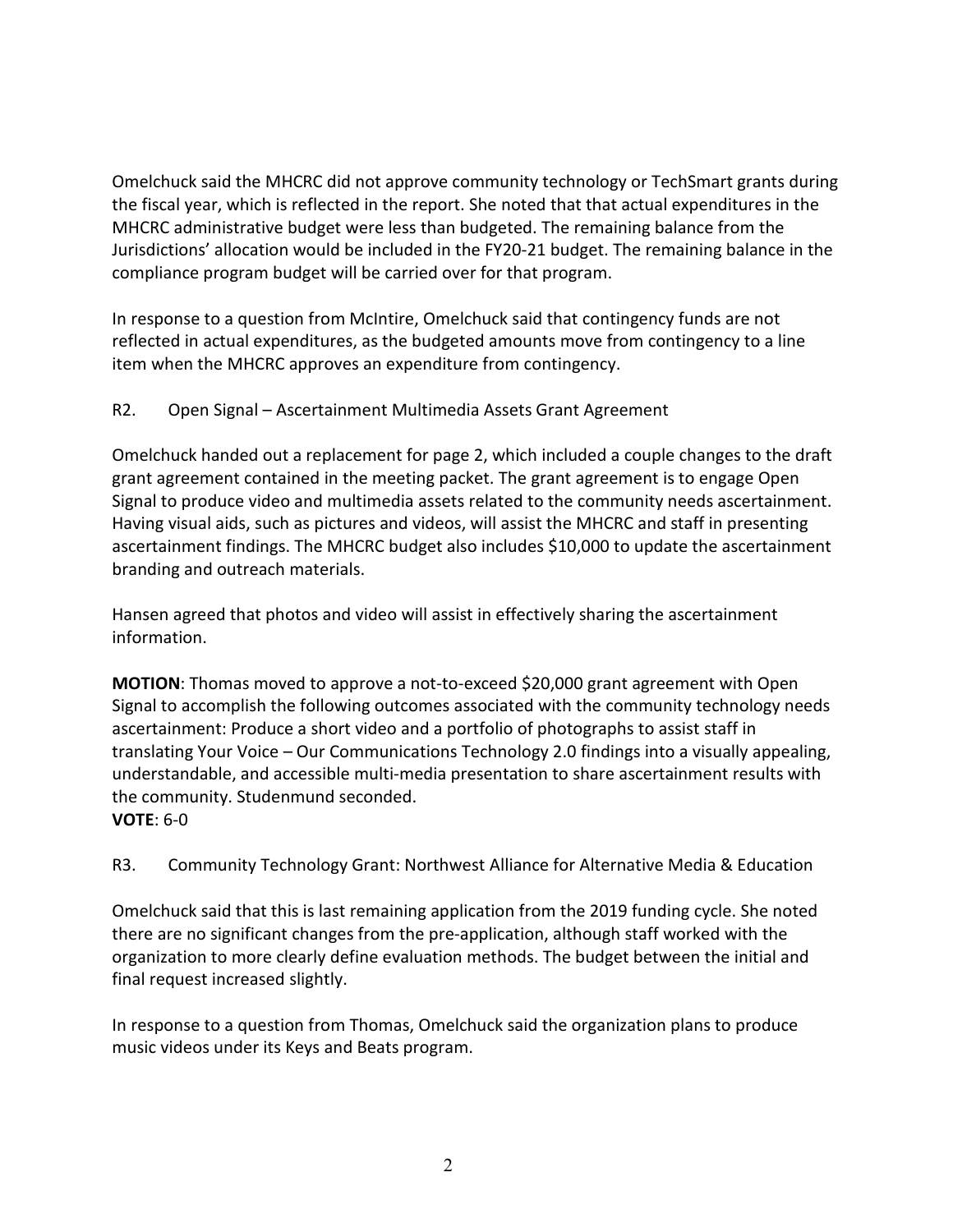In response to a question from McIntire, Omelchuck said the videos will be submitted to MetroEast and Open Signal for playback on the community channels.

**MOTION**: Harden moved to approve the Community Technology Grant agreement with NW Alliance for Alternative Media & Education for \$33,874. McIntire seconded. **VOTE**: 6-0

#### R4. Launch the 2020 Community Technology Grant Cycle

Omelchuck said that staff recommends the Commission establish a 2020 grant round preapplication deadline of December 12, 2019 and allocate \$800,000 for Community Technology Grants. Staff also recommends that, in light of the TechSmart grant funding wrapping up this fiscal year, the Commission expand the applicant eligibility requirement for the Community Technology Grant be expanded to include Kx12 educational institutions for video production projects for this round and going forward.

Commissioners Hansen, Harden and McIntire expressed support for changing the applicant eligibility requirement.

**MOTION**: Harden moved to approve allocation of \$800,000 for Community Technology Grants in the 2020 competitive process; amend eligible applicants to include Kx12 educational institutions for video production projects; and establish a Pre-Application deadline of December 12, 2019. Studenmund seconded.

# **VOTE**: 6-0

- Staff Activity Reports and Updates
	- Communications Technology Needs Ascertainment Staff has been working with CBG Communications and Esper House to finalize the scientific survey to take place late November. After the survey concludes, the community engagement activities can move forward. The activities include an online, qualitative survey, focus groups with sectors and stakeholders, and individual interviews. Esper House will also start its engagement focused on people of color, people with disabilities, and Seniors. The qualitative survey will be available in paper copy and in English and Spanish. The final findings report should be available in June.
	- Legislative/Public Policy/ FCC Update Omelchuck said the MHCRC is participating with the local government group to challenge the FCC order regarding in-kind offsets to franchise fees and mixed networks. Staff has not received communication from the cable companies regarding the Order but expects to receive notification before the companies take any action locally.
	- FY18-19 MHCRC Fund Audit Schedule Omelchuck said the Finance Committee is meeting the first week of December to review and approve the MHCRC financial statements. The final Audit will be presented at the December meeting. Omelchuck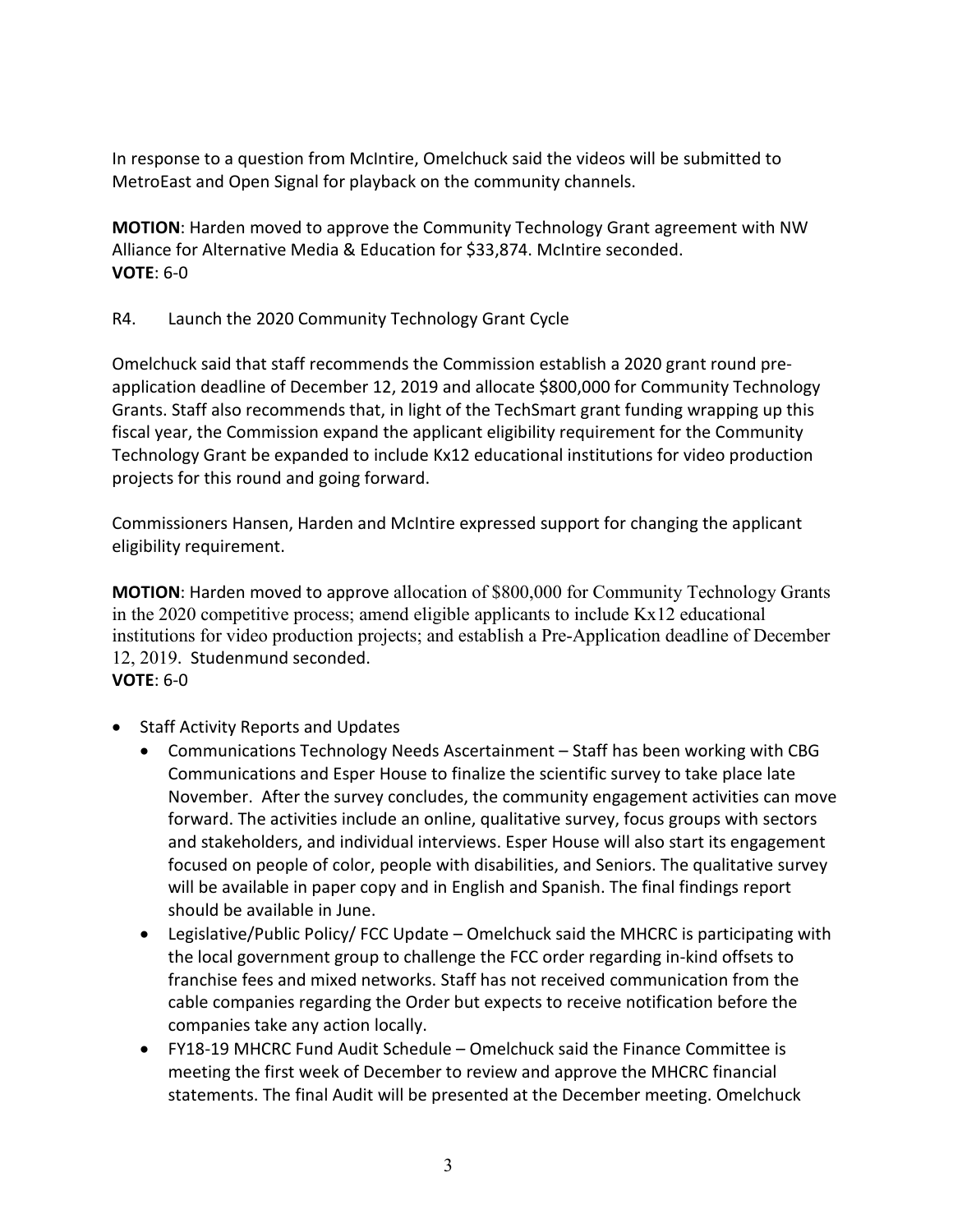noted that due to changes in the grant agreement between Open Signal and the City of Portland, Open Signal will no longer be a component unit of the MHCRC financial statements; MetroEast will remain as a component unit.

- TechSmart Initiative Omelchuck said she is discussing a possible grant with Centennial School District as there's funding still allocated to the district under the Initiative. Omelchuck said she may have a grant amendment for a work session in December, but it depends on the district's interest.
- NATOA Conference Report Staff included a brief of their takeaways from the NATOA National Conference in the meeting packet. Omelchuck thanked Commissioners for their support of employee professional development.
- Staff Attendance Oregon Connections Conference Rebecca Gibbons will be attending the conference, which takes place in Ashland.
- MHCRC Annual Planning Retreat Omelchuck will reach out to the Commissioners about available dates. The MHCRC budget includes \$5,000 for a retreat facilitator and staff will work with Chair Hansen on this. Based on feedback from Commissioners about the retreat site last year, staff is looking at The Kennedy School as a possibility.
- Committee Reports
	- Finance Committee None.
	- TechSmart Grant Committee None.
	- Community Ascertainment Committee Hansen noted that he is ending this committee as the work moving forward is primarily staff and consultant driven, with the full Commission reviewing the draft findings report.
	- Open Signal Board Appointee None.
	- MetroEast Board Appointee Dennerline said that MetroEast is regrouping under the new CEO and moving forward.
- New Business; Commissioner Open Comment

Thomas noted that he provided an update to the Troutdale City Council about Commission activities and budget. The Council also discussed the Northwest Fiber/ Frontier transfer at the meeting and the vote was delayed because Council wanted to hear from the company. Harden announced that Greg Dirks was recently promoted to Wood Village City Manager.

Recognition to former Commissioner Diciple - Hansen recognized Sue Diciple for her 24 years of volunteer time, which shows a deep commitment to this work. She has always been present and active, and her prominent leadership served the Commission and the jurisdictions well throughout her many years of service. Thomas noted that Diciple was a knowledgeable and open mentor. Studenmund said she learned a lot from working with Diciple and that she is dearly missed.